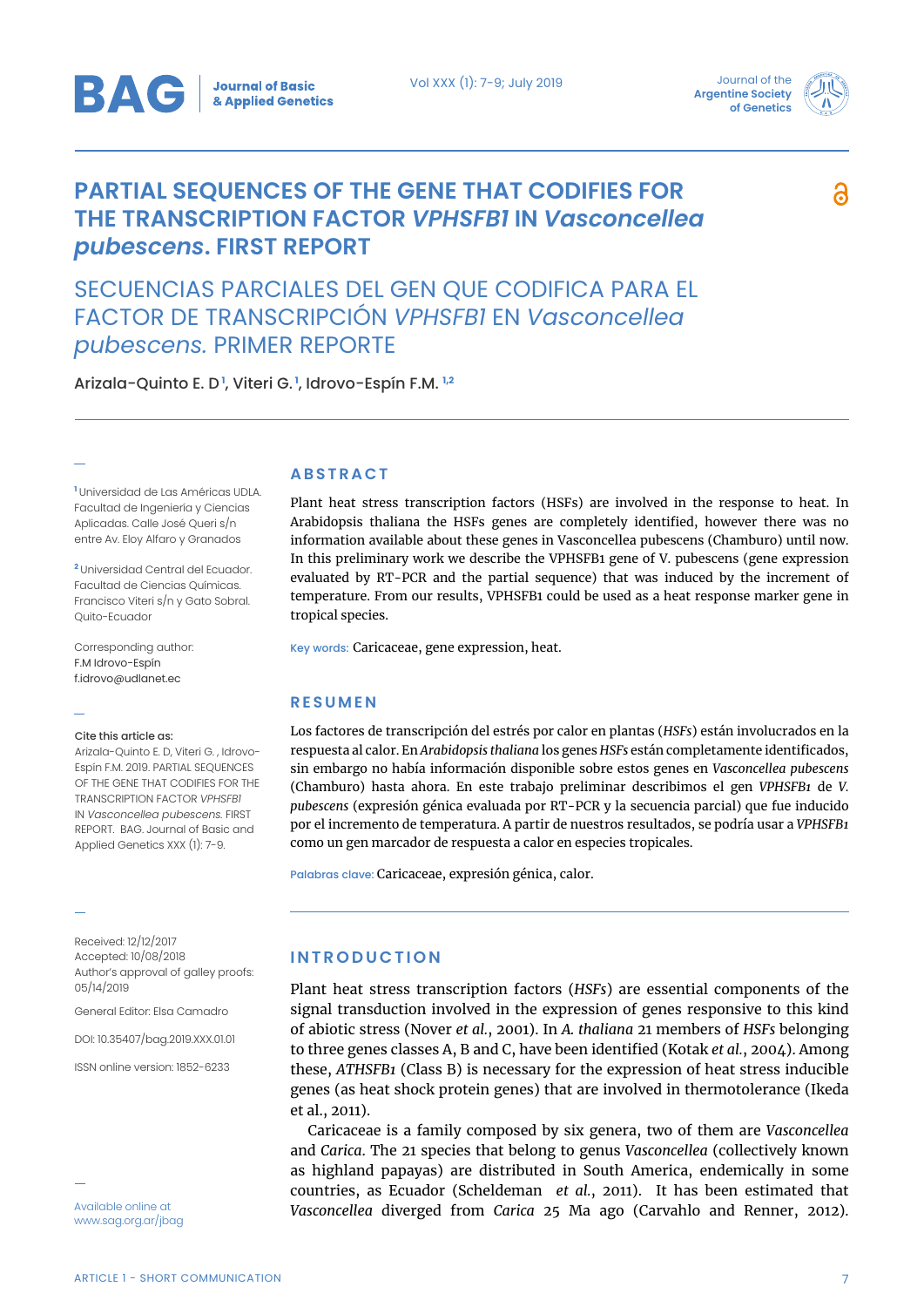More specifically the exotic species *V. pubescens* has interesting properties and uses, ranging from high levels of antioxidants (Simirgiotis *et al.*, 2009), gastric ulcers treatments (Mello *et al*., 2008), dermal antitumoral therapy (Dittz *et al*., 2015) to biofilm production based on Papain against cavities (Torres and Obando, 2016).

In this preliminary work, we report the partial sequence of the *V. pubescensVPHSFB1* gene, a phylogenetic analysis with related sequences and the expression banding pattern of *VPHSFB1* after temperature increase.

## **MATERIALS AND METHODS**

Oligonucleotides for RT-PCR amplification and further sequencing of the amplicons were designed from the *CPHSFB1* gene reported by Tarora *et al*. (2010). Germinated seedlings (75 days old) were subjected to increment of temperature (from  $25^{\circ}$  C to 33° C or  $45^{\circ}$  C) for a period of 4 hs; seedlings at 25° C were used as controls. After applying the temperature treatment, RNA was extracted from leaves (PureLink RNA MiniKit, Ambion), then RT-PCR was performed (Superscript III One Step RT-PCR, Invitrogen) and, finally, agarose gel electrophoresis (1% agarose, 45 min, 80 volts) was performed and documented. Amplicons were sequenced twice in UDLA research laboratory (ABI 3130 Genetic Analyzer). Phylogenetic analysis was made in comparison with *HSFs* selected sequences with MEGA7 (Kumar *et al*., 2016).

## **RESULTS AND DISCUSSION**

## **Phylogenetic analysis of partial sequences of the VPHSFB1gene**

From a PCR product (plants at 25° C) we obtained two partial sequences of *V. pubescens* heat stress transcription factor (Figure 1), hereinafter referred to as *VPHSB1a* (340 bp) and *VPHSB1b* (330 bp).

Despite the fact that the sequences were only fragments of the *VPHSFB1* gene, the phylogenetic tree (Figure 2) exhibited one major clade comprising the *HSF* sequences of *V. pubescens*, *A. thaliana*, *C. papaya* and *Brassica rapa*. Within this clade, a subclade was formed with the Caricaceae members; this was the expected topology since *V. pubescens* and papaya are more related between them than with Arabidopsis. The other sequences in this analysis remained unsolved. Interestingly, the sequences in the Caricaceae subclade seemed to have accumulated changes earlier that the ancestral lineage split between Arabidopsis and *Brassica*. This may have been because *V. pubescens* and papaya are strictly tropical species, as Carvahlo and Renner (2012) have shown in their biogeographic study. Therefore, it is feasible that Caricaceae developed specialized *HSF*  genes in order to cope with higher temperatures earlier than Arabidopsis or *Brassica*, which are less adapted to tropical climates.

From the alignment of all sequences (not shown), the highest identity percentages were obtained by comparing *VPHSFB1* with *CPHSFB1*, thus, we conclude that these sequences are orthologs among them.

## **Expression banding pattern of the VPHSFB1 gene**

Although the expression of *VPHSFB1* is constitutive at the assayed temperatures, the intensity of bands obtained by gel electrophoresis (Figure 3) increased at higher temperatures. Previously Tarora *et al*. (2010) characterized the ortholog *CPHSFB1* gene in papaya. In a Northern blot analysis, it was observed that this gene accumulated transcripts differentially after temperature increase (from  $24^{\circ}$  C to  $42^{\circ}$  C) and, thus it is responsive to heat stress. This behavior is similar to the observed in our analysis, which revealed the involvement of *VPHSFB1* in the response to temperature increment and, probably, in heat stress.

We conclude that an ortholog *VPHSFB1* gene is present in the genome of *V. pubescens*, which is responsive to temperature increment, and that this gene could be used as a marker for heat stress assays in this tropical species.

| VPHSFB1a<br><b>VPHSFB1b</b>        | 10<br>TTGTTCTCGGAGCTGGCGCAGGCCAAGAAGCAATGCGACGAGCTGATATC                                                                                                                            | --------------TAATTTCACCTCTTTCTGCGGCGTGTTGATATC | 20 | 30 40 50 |  |
|------------------------------------|-------------------------------------------------------------------------------------------------------------------------------------------------------------------------------------|-------------------------------------------------|----|----------|--|
| <b>VPHSFB1a</b><br><b>VPHSFB1b</b> | 60<br>المتما تميز المتمل بممار تمريز المتمل بممار بمبار المعتزل بمن<br>TTTCTTGTCGGA-TACGTGAAGGTTGGGCCCGACCACATCAATCTCATCA<br>TTTCCTGACGGAGTACGTGAAGGTTGGGCCCGACCAGATCAATCGCATCA     | 70 80 90 100                                    |    |          |  |
| <b>VPHSFB1a</b><br><b>VPHSFB1b</b> | 110<br>[[تربيح  تربيح  تربيح  تربيح  تربيح  تربيح  تربيح  تربيح  تربيح <br>TGCTTGCACGGGAACTGCGGTTCCATTTTTGATGGCCTACCGGGTGTGGC<br>TGCG-GCAAGGGAACTGCGGGTCCATTTTTGATGGCCTACCGGGTGTGGC | 120 130 140 150                                 |    |          |  |
| <b>VPHSFB1a</b><br><b>VPHSFB1b</b> | 160<br>CCCCGGCGCTGATCTAGACCCGGATGACGGCGCGCGACGAAGAAGATGACG<br>CCCCGGCGCTGATCTAGACCCGGATGACGGCGGCGACGAAGAAGATGACG                                                                    | 170 180 190 200                                 |    |          |  |
| <b>VPHSFB1a</b><br>VPHSFB1b        | 210<br>[[يحدر  يحدر  يحدر  يلحد   يحدر   يحدر  يحدر  يحدر  يحدر  يُحد<br>AACATGACGACTAGAGAGAAGACGCCGGAGGGTTGAAACTGTTCGGGGTG<br>AACATGACGACGAGAGAGAAGACGGCGGAGGGTTGAAACTGTTCGGGGTG   | 220 230 240 250                                 |    |          |  |
| <b>VPHSFB1a</b><br>VPHSFR1b        | 260<br>TGGGTGAAGGGAGAGAATCGAAAGAGGGGCCTCGATGAAACCCACATGGA<br>TGGGTGAAGGGAGAGAATCGAAAGAGGGGCCGCGATGAAACCCACATGGA                                                                     | 270 280 290 300                                 |    |          |  |
| <b>VPHSFB1a</b><br><b>VPHSFB1b</b> | 310<br>AGAAATGATGACCGTTGAATTCCAGGCGCCGCTGCTGAAGAGCAGCAGGG<br>AGAAATGATGACCCTTGAATTCGCCGGGCTT--------                                                                                | 320 330 340 350                                 |    |          |  |
| VPHSFB1a<br>VPHSFB1b               | .  <br>TGTGCGAA                                                                                                                                                                     |                                                 |    |          |  |

**Figure 1.** Clustal w alignment of partial sequences of the *VPHSFB1 gene.*